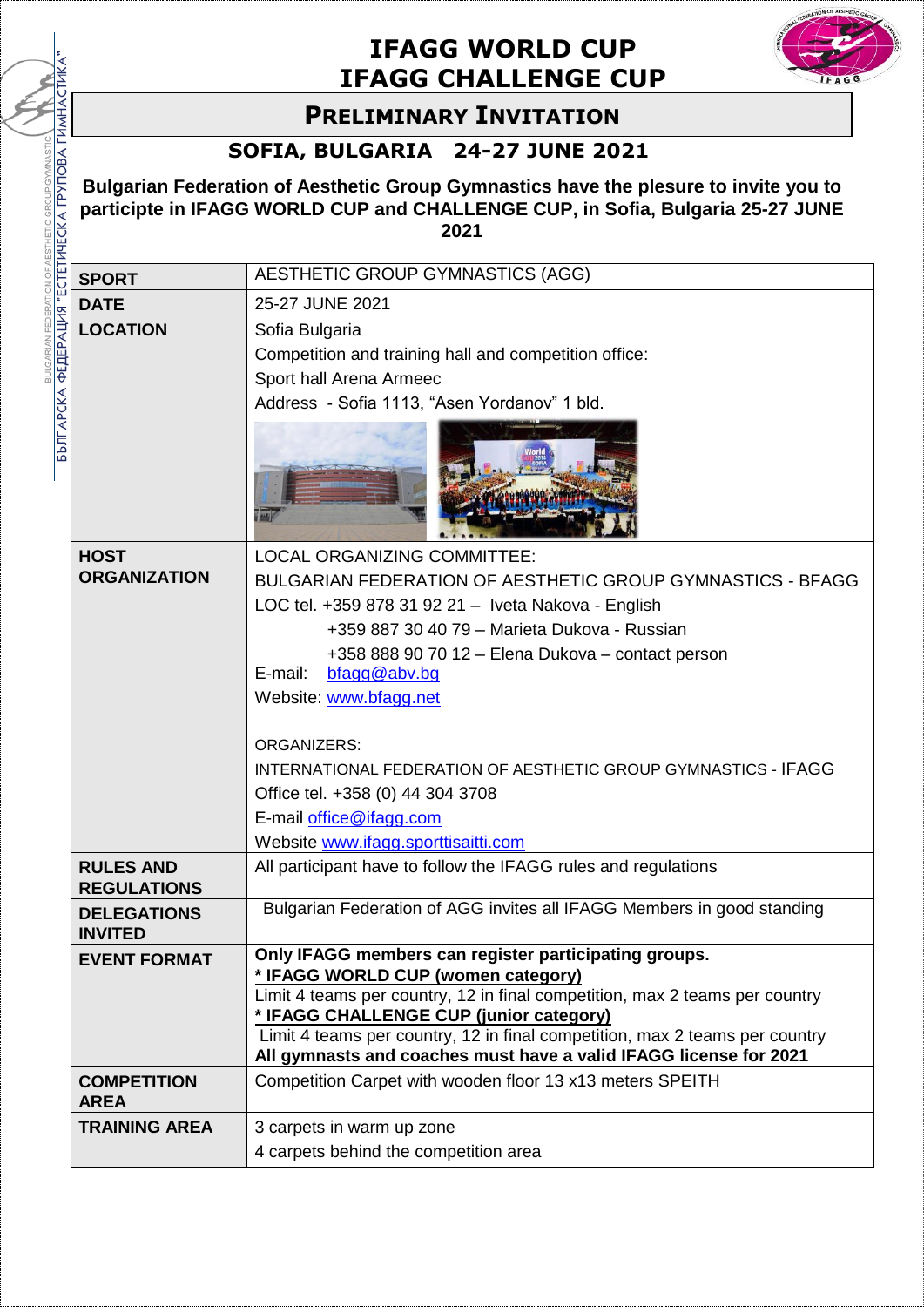| <b>ENTRY FEES</b>  | The Entry fee is:<br>*A group consisting of 1-6 gymnasts & max. 2 coaches $150,00 \notin$ / group.<br>*A group consisting of 7 or more gymnasts & max. 3 coaches $180,00 \in \ell$ group.<br>Extra accreditation over the limit of group number is 40 $\epsilon$ / delegate                     |  |
|--------------------|-------------------------------------------------------------------------------------------------------------------------------------------------------------------------------------------------------------------------------------------------------------------------------------------------|--|
|                    | Deadline for registration: 10 <sup>th</sup> May, 2021<br>OPEN Period for making the payment in Bank account of BFAGG-10-24 of MAY<br>2021. After this period the application will be automatically deleted from system<br>Points to note:                                                       |  |
|                    | Please, note the additional charge for the group registrations after the<br>deadline is 100 $\epsilon$ / group (to the LOC).<br>The organizer will send you the invoice after your registration in KSIS system                                                                                  |  |
|                    | The entry fee is NON-REFUNDABLE.                                                                                                                                                                                                                                                                |  |
|                    | PAYMENT INFORMATION<br>The entry fee must be paid via bank transfer to the BFAGG bank account<br>$\bullet$<br>All bank details will be noticed in the invoice<br>$\bullet$<br>The participating delegations are responsible for covering all bank fees in<br>connection with the bank transfers |  |
| <b>PRELIMINARY</b> | Please, note that this Preliminary Program could be change.                                                                                                                                                                                                                                     |  |
| <b>PROGRAM</b>     | The Final program will be confirmed after the deadline of registrations of the<br>groups (on $24h$ of May)                                                                                                                                                                                      |  |
|                    | Thursday, 24 June 2021                                                                                                                                                                                                                                                                          |  |
|                    | • Arrival of delegations                                                                                                                                                                                                                                                                        |  |
|                    | Training possibility* for IFAGG WORLD CUP and CHALLENGE CUP<br>$\bullet$                                                                                                                                                                                                                        |  |
|                    | Accreditation for IFAGG WORLD CUP and CHALLENGE CUP                                                                                                                                                                                                                                             |  |
|                    | 18.30h - Welcome meeting and DRAW for IFAGG WORLD CUP and<br><b>CHALLENGE CUP in Arena Armeec Sport hall</b>                                                                                                                                                                                    |  |
|                    | <b>Friday, 25 June 2021</b>                                                                                                                                                                                                                                                                     |  |
|                    | • Morning - Accreditation for IFAGG WORLD CUP and CHALLENGE CUP                                                                                                                                                                                                                                 |  |
|                    | Official trainings for IFAGG WORLD CUP and CHALLENGE CUP                                                                                                                                                                                                                                        |  |
|                    | Saturday, 26 June 2021                                                                                                                                                                                                                                                                          |  |
|                    | Preliminary competition IFAGG WORLD CUP and CHALLENGE CUP<br><b>DRAW FOR FINALS</b>                                                                                                                                                                                                             |  |
|                    | <b>Sunday, 27 June 2021</b>                                                                                                                                                                                                                                                                     |  |
|                    | • Final competition for IFAGG WORLD CUP and CHALLENGE CUP                                                                                                                                                                                                                                       |  |
|                    | • Show performance                                                                                                                                                                                                                                                                              |  |
|                    | • AWARDING CEREMONY                                                                                                                                                                                                                                                                             |  |
|                    | • Closing dinner - IF POSSIBLE                                                                                                                                                                                                                                                                  |  |
|                    | <b>Monday, 28 June 2021</b>                                                                                                                                                                                                                                                                     |  |
|                    | Departure of delegations                                                                                                                                                                                                                                                                        |  |
|                    | *LOC will provide additional training possibility for groups according:                                                                                                                                                                                                                         |  |
|                    | Previous Reservation - deadline 10 <sup>th</sup> May 2021;                                                                                                                                                                                                                                      |  |
|                    | Extra charge $-50 \in \ell$ hour (form will be attached on KSIS)                                                                                                                                                                                                                                |  |
| <b>JUDGES</b>      | Proposal for judges registration must be done to IFAGG only by IFAGG member<br>and only ONLINE: https://www.ifagg.com/competition/forms-and-                                                                                                                                                    |  |
|                    | applications/ifagg-judge-registration-form/2021-wc-cc-bul/                                                                                                                                                                                                                                      |  |
|                    | Link for IFAGG World Cup and Challenge cup                                                                                                                                                                                                                                                      |  |
|                    | http://rgform.eu/event.php?id_prop=2695<br>Deadline: MAY 24th, 2021                                                                                                                                                                                                                             |  |
|                    | WARNING: Judges request will not be accepted after the deadline!                                                                                                                                                                                                                                |  |
|                    | All judges must have a valid IFAGG judge license for 2021 and comply with the                                                                                                                                                                                                                   |  |
|                    | IFAGG Code of Ethics for judges.                                                                                                                                                                                                                                                                |  |
|                    | IFAGG nominates and confirms judges list after the deadline due.                                                                                                                                                                                                                                |  |

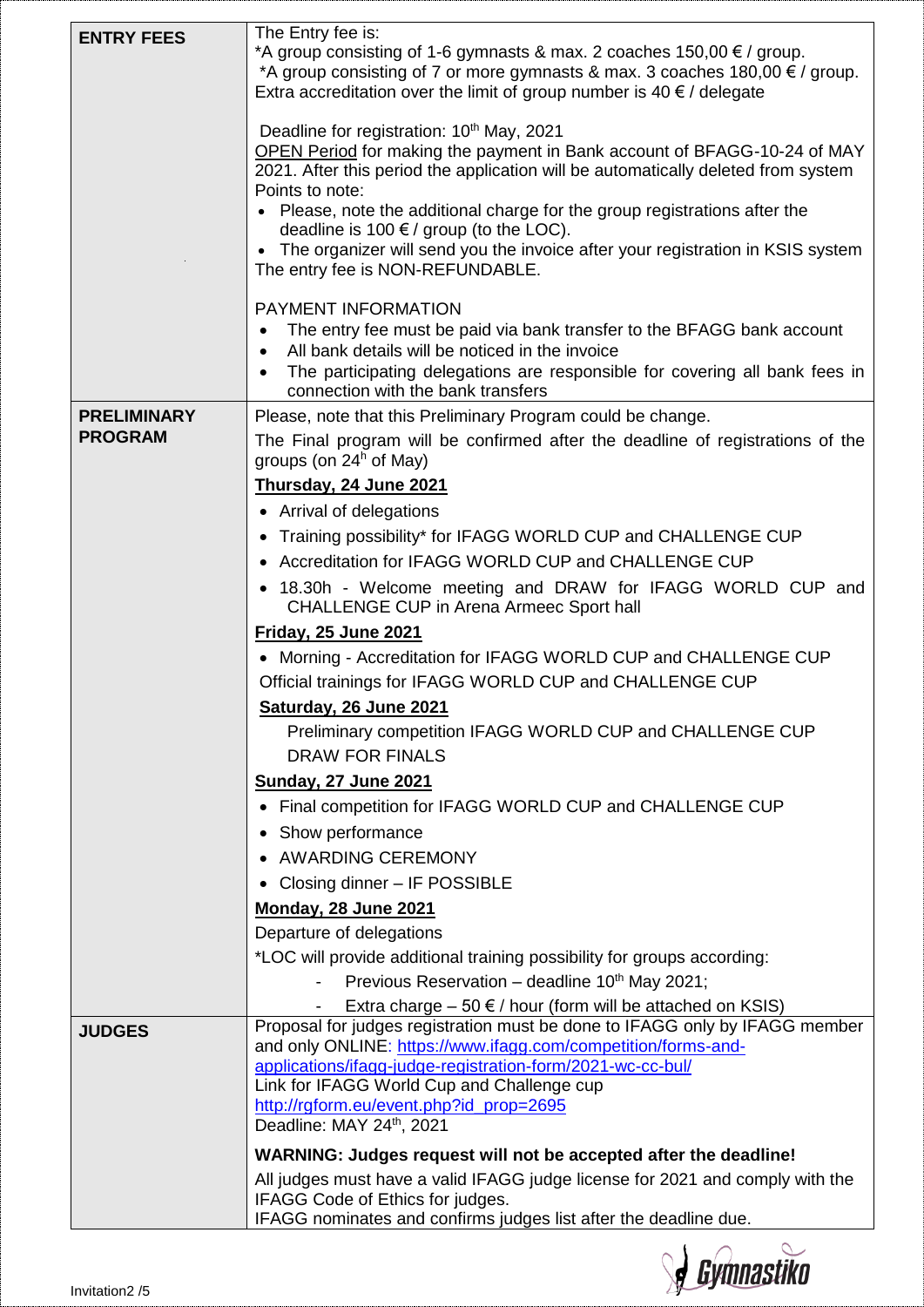|                      | IFAGG reserves the right to invite judges.                                                                                                                         |
|----------------------|--------------------------------------------------------------------------------------------------------------------------------------------------------------------|
|                      | Delegations will be responsible for all expenses of judges (travel costs,                                                                                          |
|                      | accommodation and transportation).                                                                                                                                 |
|                      | Judge registration for LOC accreditation (on KSIS) must be done ONLINE by<br>IFAGG member only http://rgform.eu/event.php?id_prop=2695                             |
| <b>REGISTRATION</b>  | Only IFAGG members can register all delegation memebers.                                                                                                           |
|                      | ONLINE registration must be done at:                                                                                                                               |
|                      | http://rgform.eu/event.php?id_prop=2695<br>Deadlines:                                                                                                              |
|                      | Registration deadline - May $10^{th}$ , 2021                                                                                                                       |
|                      | Approve the registration with payment May10 <sup>th</sup> - May 24 <sup>th</sup> 2021                                                                              |
|                      | Definitive registration - May 24 <sup>th</sup> , 2021                                                                                                              |
| <b>MUSIC</b>         | Music must be uploaded ONLINE: http://rgform.eu/event.php?id_prop=2695<br>Deadline: May 24th, 2021                                                                 |
|                      | Additional charge if send music after deadline: 20 € per each music                                                                                                |
|                      | The files must be in mp3 format, good quality and labelled as follows:                                                                                             |
|                      |                                                                                                                                                                    |
|                      | Name of the team/country / competing category                                                                                                                      |
|                      | Example: Team Hope BUL - Junior category                                                                                                                           |
|                      | Team Hope BUL - Women category                                                                                                                                     |
| <b>INSURANCE</b>     | The Bulgarian Federation of AGG and the IFAGG will not be held responsible<br>for any liabilities in case of accidents, illness, repatriation and the like.        |
|                      | The IFAGG Technical Regulations foresee that all participating delegations are                                                                                     |
|                      | responsible for making their own arrangements to have the necessary valid                                                                                          |
|                      | insurance coverage against illness, accidents and for repatriation for all the<br>members of their Delegation.                                                     |
|                      | The BFAGG will verify the insurance upon arrival of the delegation members                                                                                         |
|                      | (e.g. cover note or photocopy of the valid policy).                                                                                                                |
| <b>MEDICAL</b>       | The Local Organizing Committee will provide a first medical aid service, a doctor                                                                                  |
|                      |                                                                                                                                                                    |
| <b>SERVICES</b>      | and emergency medical transportation in the competition area.                                                                                                      |
| <b>ANTIDOPING</b>    | <b>IFAGG Code of Discipline</b>                                                                                                                                    |
|                      | It's a condition of participation in IFAGG's activities that gymnasts and their                                                                                    |
|                      | assistants and representatives will follow the national and international doping                                                                                   |
|                      | rules. All gymnasts and their assistants and representatives are obligated to                                                                                      |
|                      | know the doping rules. The information of the prohibited substances and<br>methods can be found on the WADA (World Anti-Doping Agency).                            |
|                      | https://www.wada-ama.org/                                                                                                                                          |
| <b>PERSONAL DATA</b> |                                                                                                                                                                    |
| <b>PROTECITON</b>    | Personal information of registered gymnasts, coaches, judges and volunteers are<br>used in published official competition protocols, rgform.eu online environment, |
|                      | competition s/federation s website and in social media channels. By registering to                                                                                 |
|                      | the event, the gymnasts, coaches, judges and volunteers are giving a consent to                                                                                    |
|                      | publish visual materials (photos, videos) on which they might be displayed. In<br>case the person is not consent with the previous, LOC and federation has to be   |
|                      | informed in written form by the start of the competition. Only photographers and                                                                                   |
|                      | journalists with accreditation are allowed to take pictures and film the event.                                                                                    |
|                      | The delegations will be accredited upon their arrival in the competition office in<br>Arena Armeec sport hall                                                      |
|                      |                                                                                                                                                                    |
| <b>ACCREDITATION</b> | During the accreditation Heads of Delegations must:<br>check the correct names of their complete delegation;                                                       |
|                      | make passport control of all gymnasts                                                                                                                              |
|                      | proof of medical insuranceof all members of the delegation                                                                                                         |
|                      | make music check control                                                                                                                                           |
|                      | give personal data protection declaration<br>make any necessary payments                                                                                           |

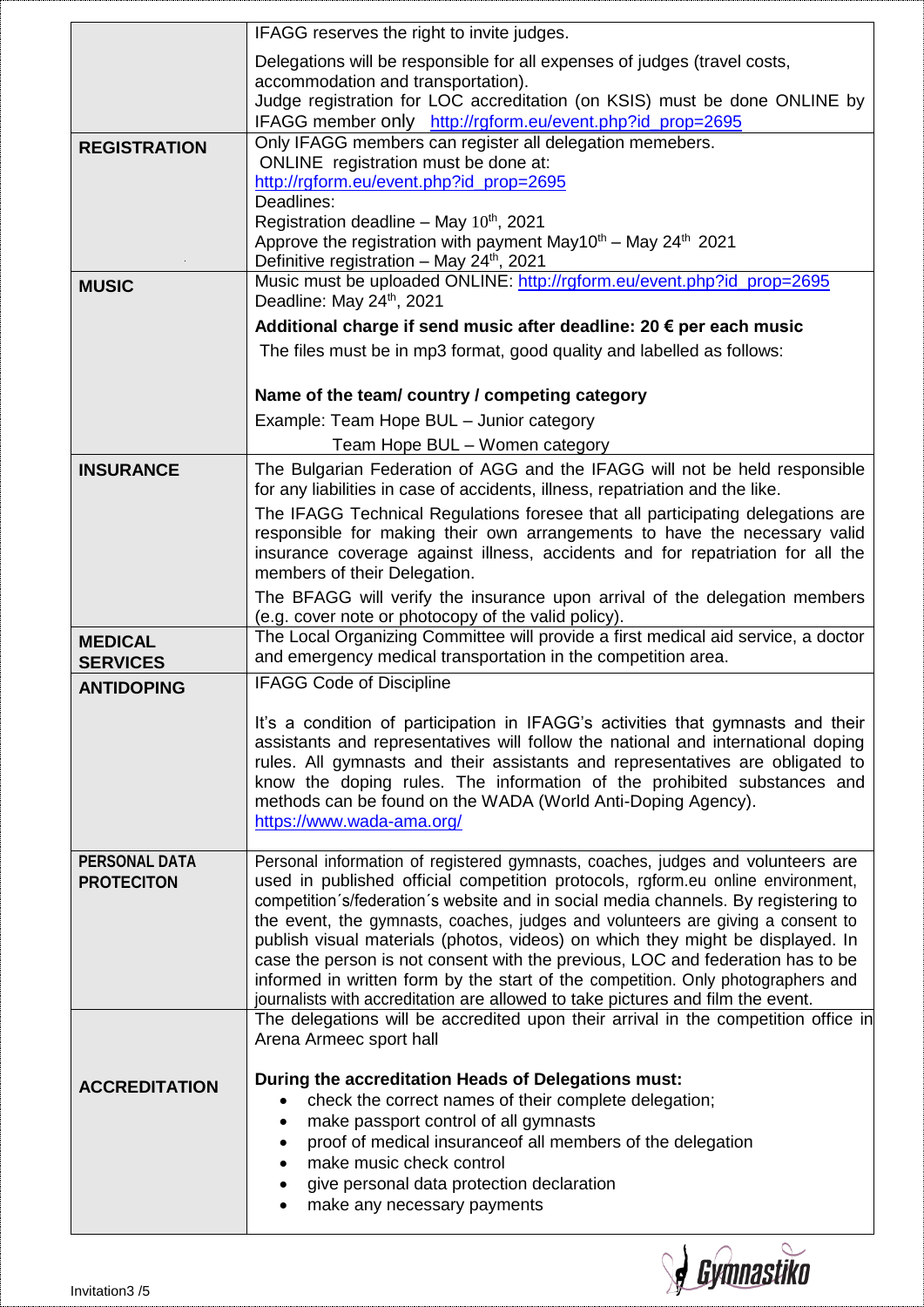| <b>VISA</b><br><b>INVITATION</b>              | All delegations requiring for Visa or Invitation for entry into Bulgaria,<br>must send FORM type to LOC (form will be attached in KSIS)<br>bfagg@abv.bg                                                                                                                                                        |                                                                                                                                                                                   |  |
|-----------------------------------------------|----------------------------------------------------------------------------------------------------------------------------------------------------------------------------------------------------------------------------------------------------------------------------------------------------------------|-----------------------------------------------------------------------------------------------------------------------------------------------------------------------------------|--|
|                                               | Deadline 10th May 2021                                                                                                                                                                                                                                                                                         |                                                                                                                                                                                   |  |
| <b>ACCOMMODATION</b>                          | Accommodation suggestions                                                                                                                                                                                                                                                                                      |                                                                                                                                                                                   |  |
| <b>SUGGESTIONS</b>                            | Information about the suggestion fort he hotels will come on 1 <sup>st</sup> April 2021                                                                                                                                                                                                                        |                                                                                                                                                                                   |  |
| <b>INTERNATIONAL</b><br><b>TRANSPORTATION</b> | The invited participating Delegations must pay the International travel costs of<br>their delegation members.<br>The Travel plane FORM (attached file on KSIS) must be send to bragg@abv.bg                                                                                                                    |                                                                                                                                                                                   |  |
|                                               | Deadline 24th May 2021                                                                                                                                                                                                                                                                                         |                                                                                                                                                                                   |  |
| <b>LOCAL</b><br><b>TRANSPORTATION</b>         | Free local transportation:<br>• from Sofia International Airport, train station or bus station to the official hotel<br>and back;                                                                                                                                                                              |                                                                                                                                                                                   |  |
|                                               | • from the official hotels to Arena Armeec Sport hall and back.<br>Local transportation will be provided only for the Delegation members who<br>booked their hotel accommodation through the Local Organizing Committee.<br>Please, contact with LOC for extra transport if needed.<br>Deadline: 24th May 2021 |                                                                                                                                                                                   |  |
| <b>MEALS INFO</b>                             | payment!                                                                                                                                                                                                                                                                                                       | The LOC will provide lunch to all participants in the sport hall with additional                                                                                                  |  |
|                                               | hall!                                                                                                                                                                                                                                                                                                          | In the bulletin 1 <sup>st</sup> May 2021 LOC will publish information about meals in the sport                                                                                    |  |
| <b>CLOSING DINNER</b>                         | competition.                                                                                                                                                                                                                                                                                                   | According to the National restrtiction from the Ministry of Health in Bulletine on<br>1 <sup>st</sup> May will have information about the possibility of having Colsing dinner of |  |
| <b>ENTRY IN ARENA</b>                         | delegation members through all competition days.                                                                                                                                                                                                                                                               | Entrance in Sport hall Arena Armeec will be ONLY with accreditations for the                                                                                                      |  |
| <b>ARMEEC</b>                                 |                                                                                                                                                                                                                                                                                                                | All participating delegation members of Academic Cup, World cup, Challenge cup                                                                                                    |  |
|                                               |                                                                                                                                                                                                                                                                                                                | and IFAGG Championship - gymnasts, coaches, judges, and people with extra                                                                                                         |  |
|                                               | accreditations could entrance in the Sport hall Arena Armeec all the days FREE!                                                                                                                                                                                                                                |                                                                                                                                                                                   |  |
| <b>TICKETS</b>                                | NOT confirmed yet!                                                                                                                                                                                                                                                                                             |                                                                                                                                                                                   |  |
| <b>DEADLINES</b>                              | All ONLINE registrations must be done by IFAGG member at:                                                                                                                                                                                                                                                      |                                                                                                                                                                                   |  |
| <b>SUMMARY</b>                                | http://rgform.eu/event.php?id_prop=2695                                                                                                                                                                                                                                                                        |                                                                                                                                                                                   |  |
|                                               | All FORMS must to be send by official members to BFAGG at:                                                                                                                                                                                                                                                     |                                                                                                                                                                                   |  |
|                                               | bfagg@abv.bg                                                                                                                                                                                                                                                                                                   |                                                                                                                                                                                   |  |
|                                               | Accommodation application FORM                                                                                                                                                                                                                                                                                 | 10.05.2021                                                                                                                                                                        |  |
|                                               | Preliminary registration-ONLINE                                                                                                                                                                                                                                                                                | 10.05.2021                                                                                                                                                                        |  |
|                                               | Visa Request FORM                                                                                                                                                                                                                                                                                              | 10.05.2021                                                                                                                                                                        |  |
|                                               | <b>Travel Plane FORM</b>                                                                                                                                                                                                                                                                                       | 24.05.2021                                                                                                                                                                        |  |
|                                               | 50% payment for accommodation                                                                                                                                                                                                                                                                                  | 24.05.2021                                                                                                                                                                        |  |
|                                               | Extra training application FORM                                                                                                                                                                                                                                                                                | 10.05.2021                                                                                                                                                                        |  |
|                                               | Judges registration - ONLINE                                                                                                                                                                                                                                                                                   | 24.05.2021                                                                                                                                                                        |  |
|                                               | Definitive Registration - ONLINE                                                                                                                                                                                                                                                                               | 24.05.2021                                                                                                                                                                        |  |
|                                               | Music - ONLINE                                                                                                                                                                                                                                                                                                 | 24.05.2021                                                                                                                                                                        |  |
|                                               | <b>Meals FORM</b>                                                                                                                                                                                                                                                                                              | 01.06.2021                                                                                                                                                                        |  |
|                                               | Video Order FORM<br><b>Background FORM</b>                                                                                                                                                                                                                                                                     | 24.05.2021<br>01.02.2021                                                                                                                                                          |  |
|                                               | Payment of registration fee to LOC                                                                                                                                                                                                                                                                             | Period 10.05 - 24.05.2021                                                                                                                                                         |  |
|                                               | Payment from extra training hours                                                                                                                                                                                                                                                                              | During the accreditation                                                                                                                                                          |  |
|                                               | Payment of the local transportation                                                                                                                                                                                                                                                                            | During the accreditation                                                                                                                                                          |  |
|                                               | Payment of the Meals                                                                                                                                                                                                                                                                                           | During the accreditation                                                                                                                                                          |  |
|                                               | Payment VIDEO recording                                                                                                                                                                                                                                                                                        | During the accreditation                                                                                                                                                          |  |
|                                               |                                                                                                                                                                                                                                                                                                                | All delegations will receive by mail invoices from LOC for all expenses with bank                                                                                                 |  |
| <b>PAYMENT</b>                                | information and payment deadline in each invoice.                                                                                                                                                                                                                                                              |                                                                                                                                                                                   |  |
|                                               |                                                                                                                                                                                                                                                                                                                | The participating delegations are responsible for covering ALL bank fees in                                                                                                       |  |
|                                               | connection with the bank transfers for the competition                                                                                                                                                                                                                                                         |                                                                                                                                                                                   |  |
| <b>EVENT SOCIAL</b>                           | All information about competition will be published in                                                                                                                                                                                                                                                         |                                                                                                                                                                                   |  |
| <b>MEDIA</b>                                  | BFAGG web page: www.bfagg.net                                                                                                                                                                                                                                                                                  |                                                                                                                                                                                   |  |